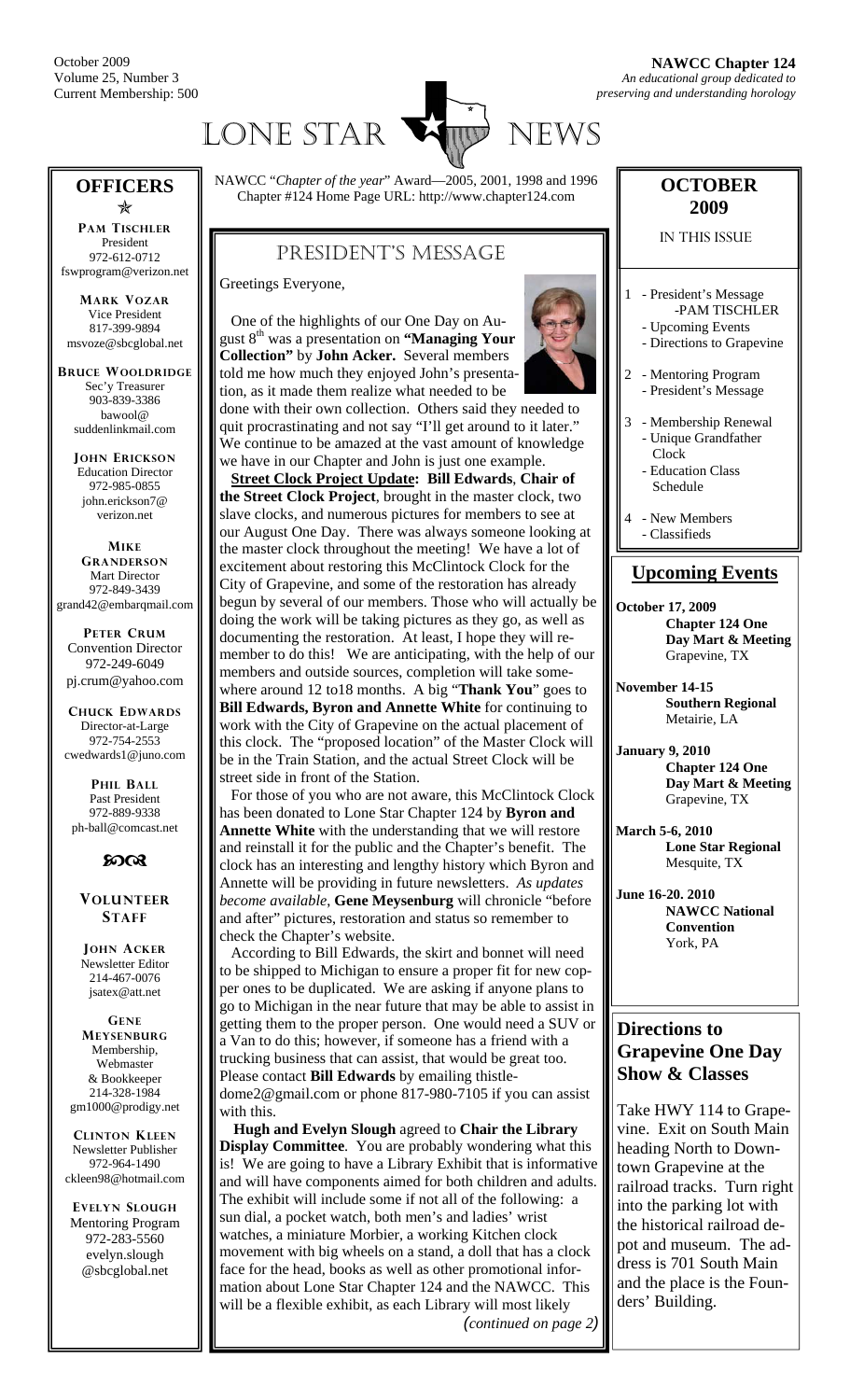## Chapter 124 Mentor Program Introduction to Mentoring

Have you helped, assisted, taught or introduced anyone to the wonders of clock and watch repair and collecting? Do you regularly go to chapter meetings with others and introduce them to your friends? Do you help and teach others about clock repair or collecting? Do you go to regional meets, one day events, chapter educationals or national events with friends? Are you interested in the survival of your cherished institution?

 If you do not do any of the above or have any interest in doing any of the above, then you may skip the rest of this article. For those of us who are really interested in Lone Star Chapter 124 and its activities and do any or all of the above, WELCOME to the world of mentoring.

 The Ham Radio operators have a mentor program called ELMER. To ELMER is to be a friend, to teach, to help and encourage others. To mentor someone is to be an ELMER. Beginning Ham operators or NOVICES are encouraged to contact a local Ham organization and request someone to ELMER them. Usually, anyone who introduces a newcomer to Ham Radio continues on as that person's ELMER for life. This is how HAM radio has survived for so long.

 Does the NAWCC have an ELMER program? No, the NAWCC has a mentoring program. Does Lone Star Chapter 124 have an ELMER program? No, Chapter 124 has started a mentoring program and is currently defining its function and how it will carry out this program. But, really, any mentor program relies on the individual members of that organization to voluntarily

aid others. The NAWCC has a mentor program. Chapter 124 has a Mentor Program and needs individuals to bring that program to life.

 We might honor those who mentor others by giving them an official name. Would we call them a FRED, a VOZAR, a CLINT or perhaps a HUGHGO? The name does not really matter. It is the action, the service each person gives to others and to the chapter that really matters. It takes many people to run an organization and make it work. An individual will quickly be overwhelmed. Even a mentor relies on others. Being a mentor is not something someone does alone. So, become an ANDRLE, a PHIL or a BRUCE and help others.

 A Chapter 124 mentor does not have to do everything or be everything. Just be willing to help and make sure all new people are welcome, have a friend, are given help as needed and are taught as required. Most importantly, an individual should never feel left out. Whether you feel like it or not, everyone contributes when it comes to the Mentor Program.

 There are people you meet in every day life who, with encouragement, learning, introduction to like-minded individuals and guidance, would become valued members of our organization. Becoming their friend retains them. Likeminded people gather in the same corners. I encourage you to make sure that it is LONE STAR chapter's corner in which they gather. Help grow and brighten our shining LONE STAR!

Evelyn Slough Mentor Program Chairman **Call or e-mail me to get involved:**  972-283-5560 or evelyn.slough@sbcglobal.net

**PRESIDENT'S MESSAGE** *(continued from page 1)* have a different size display cabinet available for our use. When the exhibit is over, Chapter 124 will donate a child's book on Horology to each participating Library. We have a list of children's books, so the Library will be able to choose the book that they would like to have. Our first exhibit will be in the Duncanville Library in October; then it will move to Euless in November and Grapevine for the month of December. If you want to volunteer or donate something toward this on-going project, please contact Hugh and Evelyn. Also, if you think your local Library would have an interest in this exhibit, by all means let Hugh and Evelyn know. This is exciting and will give us some public exposure that we need, and what better way than a Library.

 Thank you**, Marion and Chuck Edwards,** for being gracious enough to open your home once again for our annual Picnic on September 19th. This year we had approximately 75 people attend and everyone brought a dish to share along with the Barbeque from Bubba's. Thank goodness we did not have another Hurricane lurking in the Gulf to mess up our plans. Those of you that were unable to attend really missed out on some delicious food and camaraderie.

 Our **2010 Regional** plans are under way with **Peter Crum** as our Convention Chair. Peter has some new and exciting ideas so he and **Mark Vozar**, the Co-Chair for the Convention, will be working together to make this another special event. **John Erickson**, our Educational Director, has some interesting ideas as well for the Educationals, Demonstrations in the Mart and the Exhibit. This should be a fun time for all of us so; however, we definitely need volunteers to make this a successful Regional. Look for the Regional pre-registration form in the December Mart. Also, please remember we are looking for clocks, watches, tools/parts for the **Regional Auction.** This is the time to let something you have go to a new owner! Contact **Bruce Wooldridge or Mike Granderson** if you are interested in putting something in the auction. Our auctions are a no reserve, absolute auction, the highest bidder gets the item and the seller donates 10% of the sale to Chapter 124. The more we have, the better the auction will be! The Regional Auction brings people in from all over (not just the DFW area) so the attendance is always very good.

 **October 17th** is our next **One Day** so mark your calendar and plan to attend. There will be an Educational by Richard Cox as well as another Auction. Feel free to let **Mike Granderson** or **Bruce Wooldridge** know if you want to put something in the October Auction. Hope to see you then!

> All the best, Pam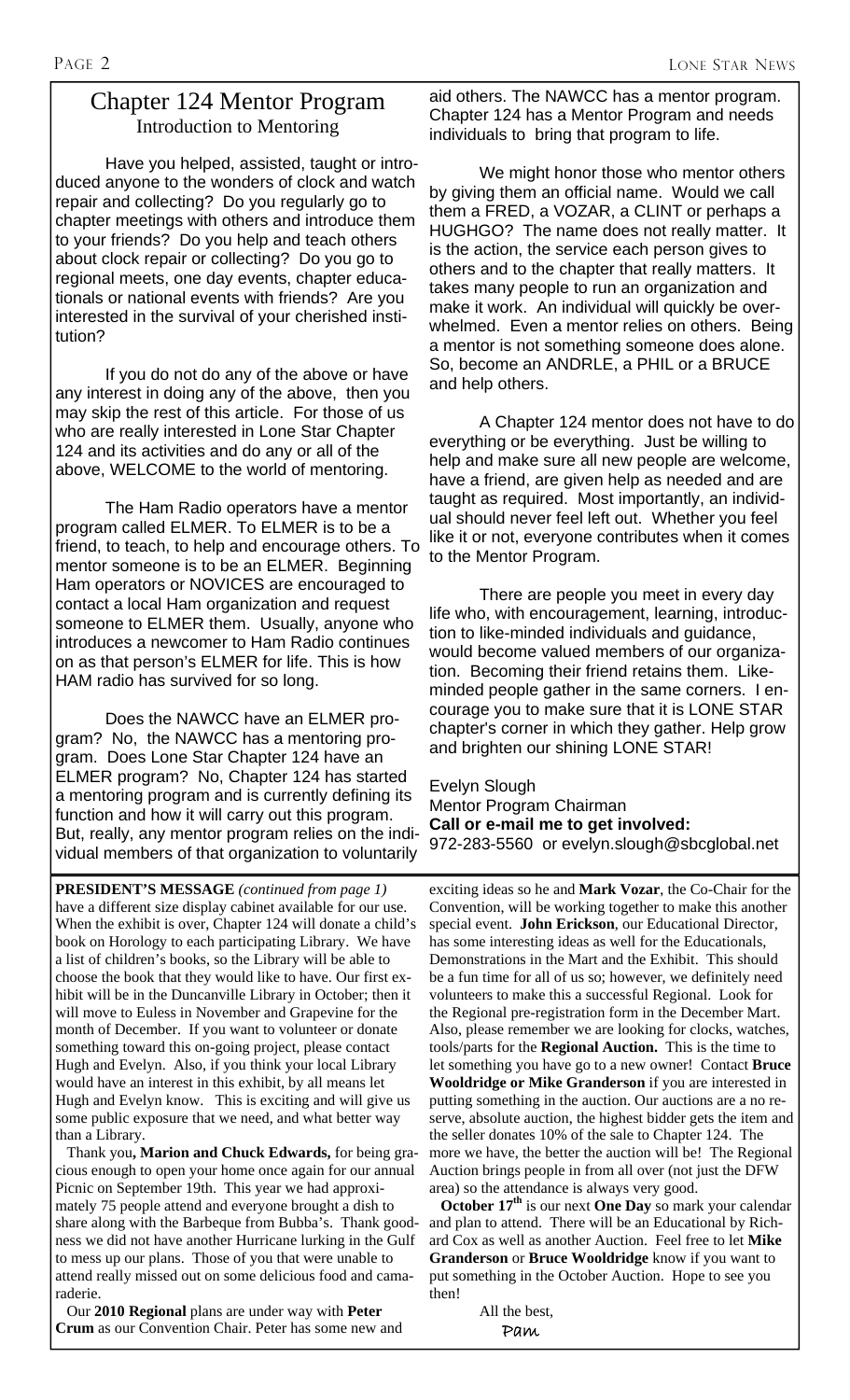| ٠ |  |
|---|--|

| VOLUME 25, NUMBER 3                                                                                                                                                                                                                                                                                    |                                                                                                             |                                                               |                                                                                                                            | PAGE 3 |  |  |
|--------------------------------------------------------------------------------------------------------------------------------------------------------------------------------------------------------------------------------------------------------------------------------------------------------|-------------------------------------------------------------------------------------------------------------|---------------------------------------------------------------|----------------------------------------------------------------------------------------------------------------------------|--------|--|--|
| <b>APPLICATION/RENEWAL FOR LONE STAR CHAPTER 124, NAWCC</b><br>An educational group dedicated to preserving and understanding horology.<br>Complete and send with applicable check made payable to: Lone Star Chapter #124<br>To Gene Meysenburg gm1000@prodigy.net, 11028 Creekmere, Dallas, TX 75218 |                                                                                                             |                                                               |                                                                                                                            |        |  |  |
| Please PRINT:                                                                                                                                                                                                                                                                                          |                                                                                                             | Check appropriate box:                                        |                                                                                                                            |        |  |  |
| Mr. Mrs. Ms. Ms. Please check appropriate blank.)                                                                                                                                                                                                                                                      |                                                                                                             |                                                               | Dues are \$10 per year.<br>$\Box$ New #124 Member<br>Yrs $@$10=$<br>$\Box$ Renew my membership<br>Join/renew for 1-5 years |        |  |  |
| NAME<br><u> 2000 - Jan James James James James James James James James James James James James James James James James J</u>                                                                                                                                                                           |                                                                                                             |                                                               |                                                                                                                            |        |  |  |
|                                                                                                                                                                                                                                                                                                        |                                                                                                             |                                                               |                                                                                                                            |        |  |  |
|                                                                                                                                                                                                                                                                                                        |                                                                                                             |                                                               |                                                                                                                            |        |  |  |
|                                                                                                                                                                                                                                                                                                        |                                                                                                             |                                                               |                                                                                                                            |        |  |  |
| I'm most interested in                                                                                                                                                                                                                                                                                 |                                                                                                             |                                                               |                                                                                                                            |        |  |  |
| To join Chapter #124, you must be an NAWCC member, or have applied for NAWCC membership. Have you applied for National<br>membership, but haven't gotten a membership number? Check here ____. (Date of your application/check to National.)                                                           |                                                                                                             |                                                               |                                                                                                                            |        |  |  |
| A Unique Self-Winding 30-Hour Grandfather Clock                                                                                                                                                                                                                                                        |                                                                                                             | set the clock up, oil, put in beat and to understand the self |                                                                                                                            |        |  |  |
| by Fred Tischler, *FNAWCC<br>winding mechanism operation.<br>The picture below shows the front of the clock with the                                                                                                                                                                                   |                                                                                                             |                                                               |                                                                                                                            |        |  |  |
| I was recently called by a young family member to<br>Frisco, Texas to set up a 30-hour English Grandfather that                                                                                                                                                                                        | hood and dial off. There is a winding motor assembly at-                                                    |                                                               |                                                                                                                            |        |  |  |
| had recently been received from their father who had lived                                                                                                                                                                                                                                             | tached under the right side of the seat-board that pulls the<br>chain with a sprocket and two idler wheels. |                                                               |                                                                                                                            |        |  |  |
| in California. This typical 30-hour clock had a time and<br>(continued on page 4)<br>strike movement with one weight on an endless chain con-                                                                                                                                                          |                                                                                                             |                                                               |                                                                                                                            |        |  |  |
| figured to provide power to both trains.<br>Relay Box                                                                                                                                                                                                                                                  |                                                                                                             |                                                               |                                                                                                                            |        |  |  |
| Now days a clock that must be wound daily is not very<br>30-Hr Movement<br>$\sim$<br>appealing to a lot of people; however, that's not true for                                                                                                                                                        |                                                                                                             |                                                               |                                                                                                                            |        |  |  |
| this one because it has a self winding mechanism that can<br>only be described as unique. The man's father made and                                                                                                                                                                                    |                                                                                                             |                                                               |                                                                                                                            |        |  |  |
| installed the mechanism on the clock in 1975 and it has                                                                                                                                                                                                                                                |                                                                                                             |                                                               |                                                                                                                            |        |  |  |
| been running reliably ever since.<br>Since the owner's father had been gone several years and                                                                                                                                                                                                          |                                                                                                             |                                                               |                                                                                                                            |        |  |  |
| never explained the clock's operation to him, he had no<br>knowledge of how it worked. It only took a few minutes to                                                                                                                                                                                   |                                                                                                             |                                                               |                                                                                                                            |        |  |  |
|                                                                                                                                                                                                                                                                                                        |                                                                                                             |                                                               |                                                                                                                            |        |  |  |
|                                                                                                                                                                                                                                                                                                        |                                                                                                             | <b>Upcoming Education Classes</b>                             |                                                                                                                            |        |  |  |
| Location for Classes: Founders' Building, 701 South Main, Grapevine, TX<br>Check Chapter 124 Website @ www.chapter124.com for any changes or updates.                                                                                                                                                  |                                                                                                             |                                                               |                                                                                                                            |        |  |  |
| (*Note: Time of classes is normally 9 am to 5 pm)                                                                                                                                                                                                                                                      |                                                                                                             |                                                               |                                                                                                                            |        |  |  |
| <b>CLASS</b>                                                                                                                                                                                                                                                                                           | <b>DATE</b>                                                                                                 | <b>COST</b>                                                   | <b>INSTRUCTOR</b>                                                                                                          |        |  |  |
| <b>Carriage Clock Repair</b><br>Prerequisites: Kitchen Clock 100                                                                                                                                                                                                                                       | October 3-4, 2009                                                                                           | \$60                                                          | Fred Tischler<br>John Erickson-Registrar                                                                                   |        |  |  |
| & Spring Barrel 200                                                                                                                                                                                                                                                                                    |                                                                                                             |                                                               | 972-985-0855                                                                                                               |        |  |  |
| <b>Chime Clock Repair FSW F103</b>                                                                                                                                                                                                                                                                     | October 23-26, 2009                                                                                         | \$275                                                         | Fred Tischler &                                                                                                            |        |  |  |
| Prerequisite: FSW F102                                                                                                                                                                                                                                                                                 |                                                                                                             |                                                               | <b>Mike Dempsey</b>                                                                                                        |        |  |  |
|                                                                                                                                                                                                                                                                                                        |                                                                                                             |                                                               | Mark Vozar-Registrar<br>817-399-9894                                                                                       |        |  |  |
|                                                                                                                                                                                                                                                                                                        |                                                                                                             |                                                               |                                                                                                                            |        |  |  |
| <b>Open Bench Workshop</b>                                                                                                                                                                                                                                                                             | November 14, 2009                                                                                           | \$5<br>Incl. lunch                                            | Mark Vozar<br>817-399-9894                                                                                                 |        |  |  |
|                                                                                                                                                                                                                                                                                                        |                                                                                                             |                                                               | No registration necessary                                                                                                  |        |  |  |
| Jeweler's Lathe I                                                                                                                                                                                                                                                                                      | January 16, 2010                                                                                            | \$30                                                          | <b>Russ Aikins and Bill</b>                                                                                                |        |  |  |
|                                                                                                                                                                                                                                                                                                        |                                                                                                             |                                                               | Andrle, Instructors                                                                                                        |        |  |  |
|                                                                                                                                                                                                                                                                                                        |                                                                                                             |                                                               | John Erickson, Registrar<br>972-985-0855                                                                                   |        |  |  |
|                                                                                                                                                                                                                                                                                                        |                                                                                                             |                                                               |                                                                                                                            |        |  |  |
| <b>Troubleshooting Course</b>                                                                                                                                                                                                                                                                          | January 23, 2010                                                                                            | \$30                                                          | Fred Tischler, Instructor                                                                                                  |        |  |  |

John Erickson, Registrar

972-985-0855